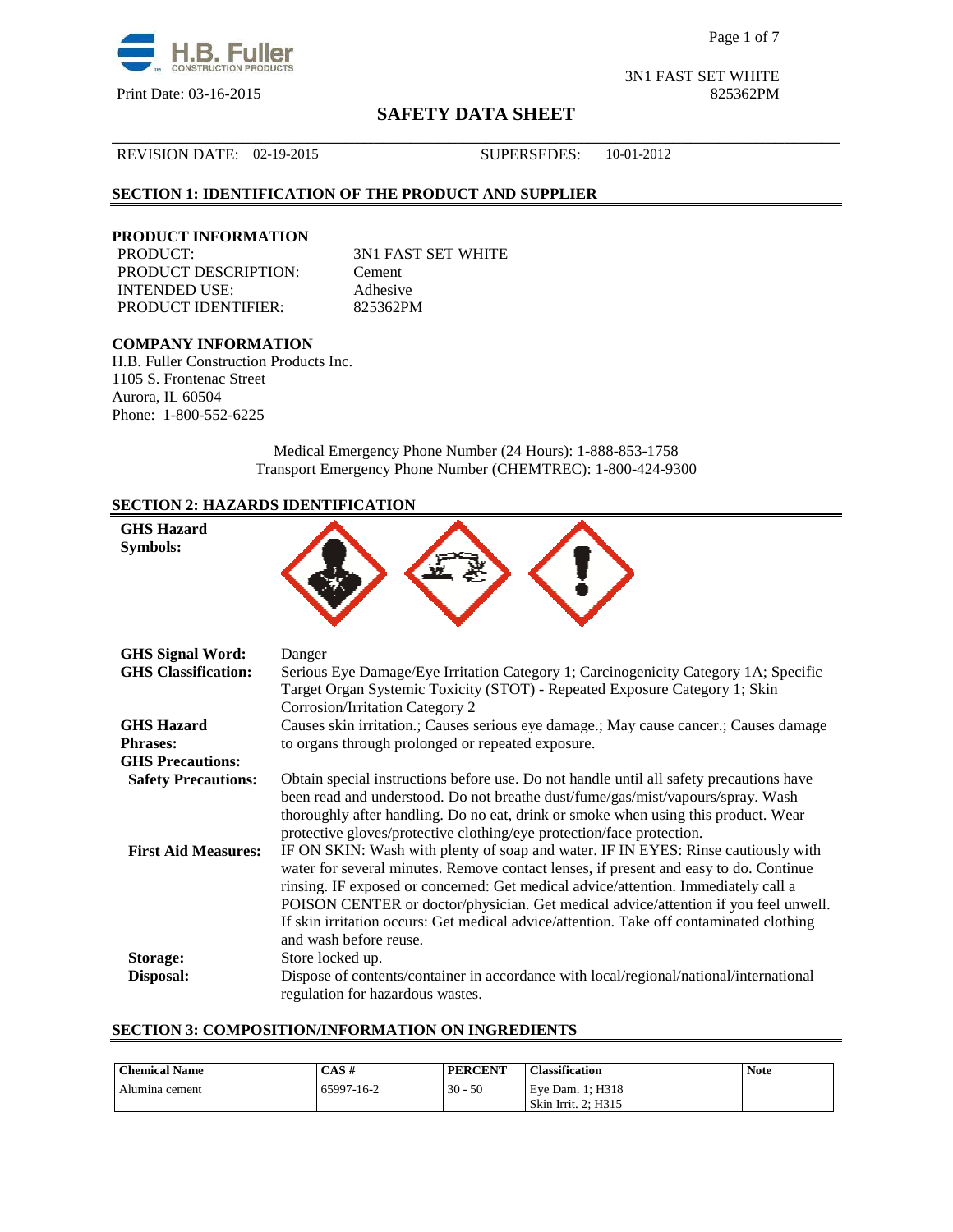



3N1 FAST SET WHITE Print Date: 03-16-2015 825362PM

# **SAFETY DATA SHEET**

| Crystalline silica                 | 14808-60-7 | $10 - 30$ | Carc. 1A; H350                                                | * (see below) |
|------------------------------------|------------|-----------|---------------------------------------------------------------|---------------|
|                                    |            |           | <b>STOT RE 1: H372</b>                                        |               |
| Kieselguhr, soda ash flux-calcined | 68855-54-9 | $5 - 10$  | <b>STOT RE 2: H373</b>                                        |               |
| Cristobalite                       | 14464-46-1 | $1 - 5$   | Acute Tox. 4; H332<br>Carc. 2; H351<br><b>STOT RE 1: H372</b> | * (see below) |
| Calcium hydroxide                  | 1305-62-0  | $1 - 5$   | Eye Dam. 1; H318<br>Skin Irrit. 2; H315<br>STOT SE 3; H335    | * (see below) |

Unlisted ingredients are not 'hazardous' per the Occupational Safety and Health Administration Hazard Communication Standard (29 CFR 1910.1200) and/or are not found on the Canadian Workplace Hazardous Materials Information System ingredient disclosure list. See Section 8 for exposure limit guidelines.

### **SECTION 4: FIRST AID MEASURES**

 IF IN EYES: Flush eyes with plenty of water for at least 20 minutes retracting eyelids often. Tilt the head to prevent chemical from transferring to the uncontaminated eye. Get immediate medical attention.

 IF ON SKIN: Wash with soap and water. Remove contaminated clothing and launder. Get medical attention if irritation develops or persists.

IF INHALED: Remove to fresh air. Restore breathing, if necessary. Call a physician if symptoms persist. IF SWALLOWED:Severely irritating. Do not induce vomiting. Seek medical attention immediately. Drink 2 glasses of water or milk to dilute. Do not give anything by mouth to an unconscious person.

#### **SECTION 5: FIRE FIGHTING MEASURES**

| EXTINGUISHING MEDIA:<br>UNUSUAL FIRE AND EXPLOSION HAZARDS: | Use water spray, foam, dry chemical or carbon dioxide.<br>Material will not burn.                                           |
|-------------------------------------------------------------|-----------------------------------------------------------------------------------------------------------------------------|
| SPECIAL FIRE FIGHTING INSTRUCTIONS:                         | Persons exposed to products of combustion should wear self-<br>contained breathing apparatus and full protective equipment. |
| <b>HAZARDOUS COMBUSTION PRODUCTS:</b>                       | Carbon dioxide, Carbon monoxide Sulfur containing gases<br>Silicon dioxide                                                  |

#### **SECTION 6: ACCIDENTAL RELEASE MEASURES**

| <b>SPECIAL PROTECTION:</b> | Exposure to the spilled material may be irritating or harmful. Follow<br>personal protective equipment recommendations found in Section 8 of<br>this MSDS. Additional precautions may be necessary based on special<br>circumstances created by the spill including; the material spilled, the |
|----------------------------|------------------------------------------------------------------------------------------------------------------------------------------------------------------------------------------------------------------------------------------------------------------------------------------------|
|                            | quantity of the spill, the area in which the spill occurred.<br>METHODS FOR CLEAN-UP: Avoid creating dusts. Eliminate ignition sources. If a vacuum is used,<br>ensure that the material is wetted or otherwise treated so an explosive<br>dust atmosphere is not created within the vacuum.   |

Transport Emergency Phone Number (CHEMTREC): 1-800-424-9300

### **SECTION 7: HANDLING AND STORAGE**

| Handling: | Avoid contacting and avoid breathing the material. Use only in a well ventilated<br>area. Avoid breathing material. |
|-----------|---------------------------------------------------------------------------------------------------------------------|
| Storage:  | Store in a cool, dry place.                                                                                         |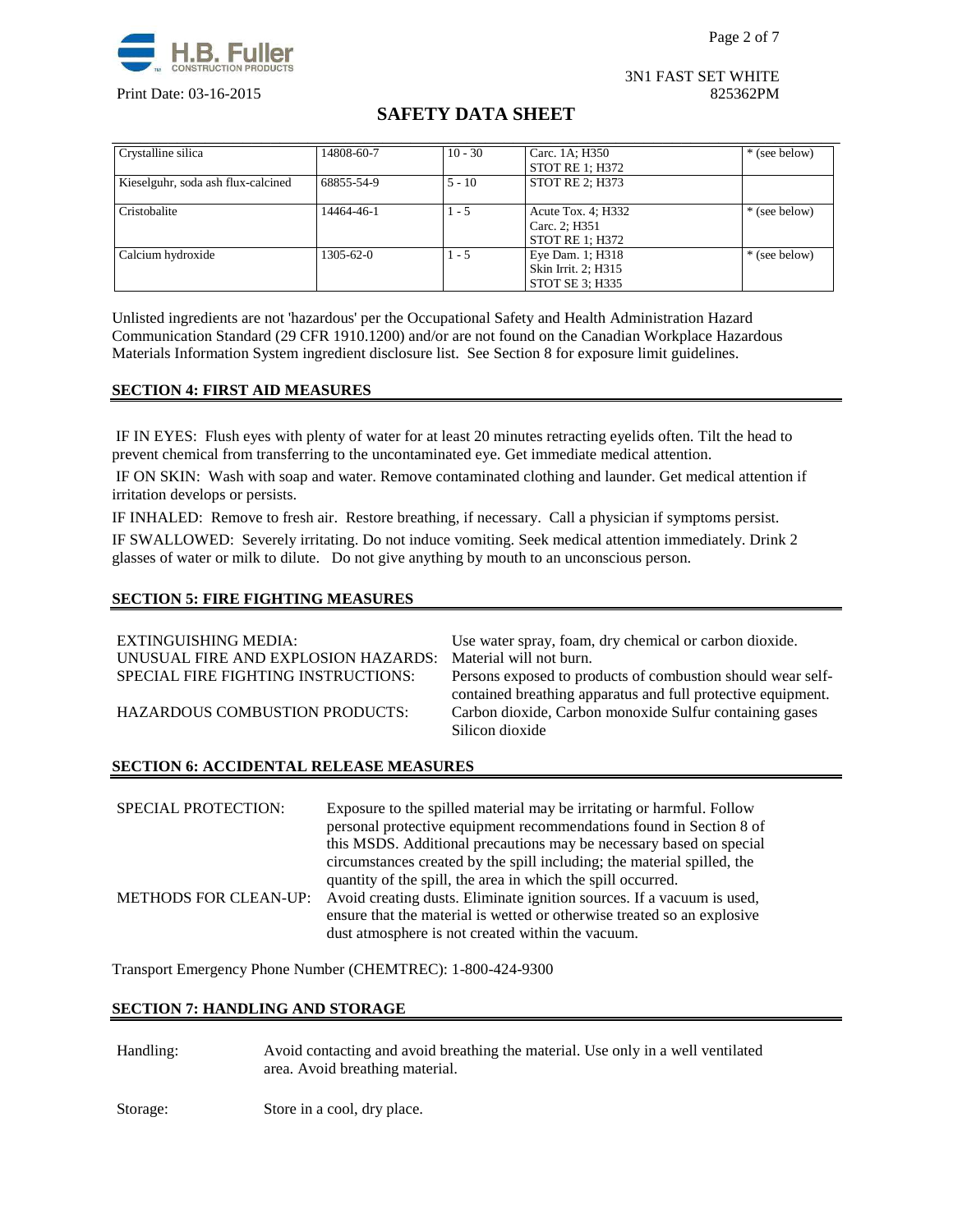

3N1 FAST SET WHITE Print Date: 03-16-2015 825362PM

# **SAFETY DATA SHEET** \_\_\_\_\_\_\_\_\_\_\_\_\_\_\_\_\_\_\_\_\_\_\_\_\_\_\_\_\_\_\_\_\_\_\_\_\_\_\_\_\_\_\_\_\_\_\_\_\_\_\_\_\_\_\_\_\_\_\_\_\_\_\_\_\_\_\_\_\_\_\_\_\_\_\_\_\_\_

Consult the Technical Data Sheet for specific storage instructions.

# **SECTION 8: EXPOSURE CONTROLS/PERSONAL PROTECTION**

| <b>Chemical Name</b> | <b>Note</b>        | <b>ACGIH EXPOSURE LIMITS</b>          | <b>OSHA PEL</b>                                                                                                                                  |
|----------------------|--------------------|---------------------------------------|--------------------------------------------------------------------------------------------------------------------------------------------------|
| Crystalline silica   | * (see<br>below)   | 0.025 mg/m3 TWA (respirable fraction) | $((250)/(%SiO2 + 5)$ mppcf TWA<br>(respirable)); $((10)/(%SiO2 + 2)$ mg/m3<br>TWA (respirable)); $((30)/(%SiO2 + 2))$<br>mg/m3 TWA (total dust)) |
| Calcium carbonate    | * (see<br>below)   | No data available.                    | 15 mg/m3 TWA (total dust); 5 mg/m3 TWA<br>(respirable fraction)                                                                                  |
| Diatomaceous earth   | * (see<br>below)   | No data available.                    | 20 mppcf TWA; $((80)/(% SiO2)$ mg/m3<br>TWA)                                                                                                     |
| Calcium sulfate      | $*$ (see<br>below) | 10 mg/m3 TWA (inhalable fraction)     | 15 mg/m3 TWA (total dust); 5 mg/m3 TWA<br>(respirable fraction)                                                                                  |
| Cristobalite         | * (see<br>below)   | 0.025 mg/m3 TWA (respirable fraction) | Not established                                                                                                                                  |
| Calcium hydroxide    | * (see<br>below)   | 5 mg/m3 TWA                           | 15 mg/m3 TWA (total dust); 5 mg/m3 TWA<br>(respirable fraction)                                                                                  |

## **ENGINEERING CONTROL METHODS:**

| <b>VENTILATION:</b>            | Use local exhaust ventilation or other engineering controls to<br>minimize exposures.                                                                                                                                                                                                                                                                                                              |
|--------------------------------|----------------------------------------------------------------------------------------------------------------------------------------------------------------------------------------------------------------------------------------------------------------------------------------------------------------------------------------------------------------------------------------------------|
| <b>EYE PROTECTION:</b>         | Wear safety glasses with side shields when handling this product.<br>Wear additional eye protection such as chemical splash goggles<br>and/or face shield when the possibility exists for eye contact with<br>splashing or spraying liquid, or airborne material. Have an eye wash<br>station available.                                                                                           |
| <b>SKIN PROTECTION:</b>        | Avoid skin contact by wearing chemically resistant gloves and long<br>sleeved shirt. An apron may be appropriate if splashing can occur.                                                                                                                                                                                                                                                           |
| GLOVES:                        | Nitrile                                                                                                                                                                                                                                                                                                                                                                                            |
| <b>RESPIRATORY PROTECTION:</b> | Respiratory protection may be required to avoid overexposure when<br>handling this product. Use a respirator if general room ventilation is<br>not available or sufficient to eliminate symptoms. NIOSH approved<br>air purifying respirator with dust/mist filter.<br>Respirators should be selected by and used following requirements<br>found in OSHA's respirator standard (29 CFR 1910.134). |

# **SECTION 9: PHYSICAL AND CHEMICAL PROPERTIES**

| PHYSICAL STATE:                  | Solid           |
|----------------------------------|-----------------|
| COLOR:                           | White           |
| ODOR:                            | <b>Odorless</b> |
| <b>ODOR THRESHOLD:</b>           | Not established |
| $pH$ :                           | Not established |
| FREEZING/MELTING POINT (deg. C): | Not established |
| <b>BOILING POINT</b> (deg. C):   | Not established |
| <b>FLASH POINT:</b>              | Non flammable   |
| <b>EVAPORATION RATE:</b>         | Not established |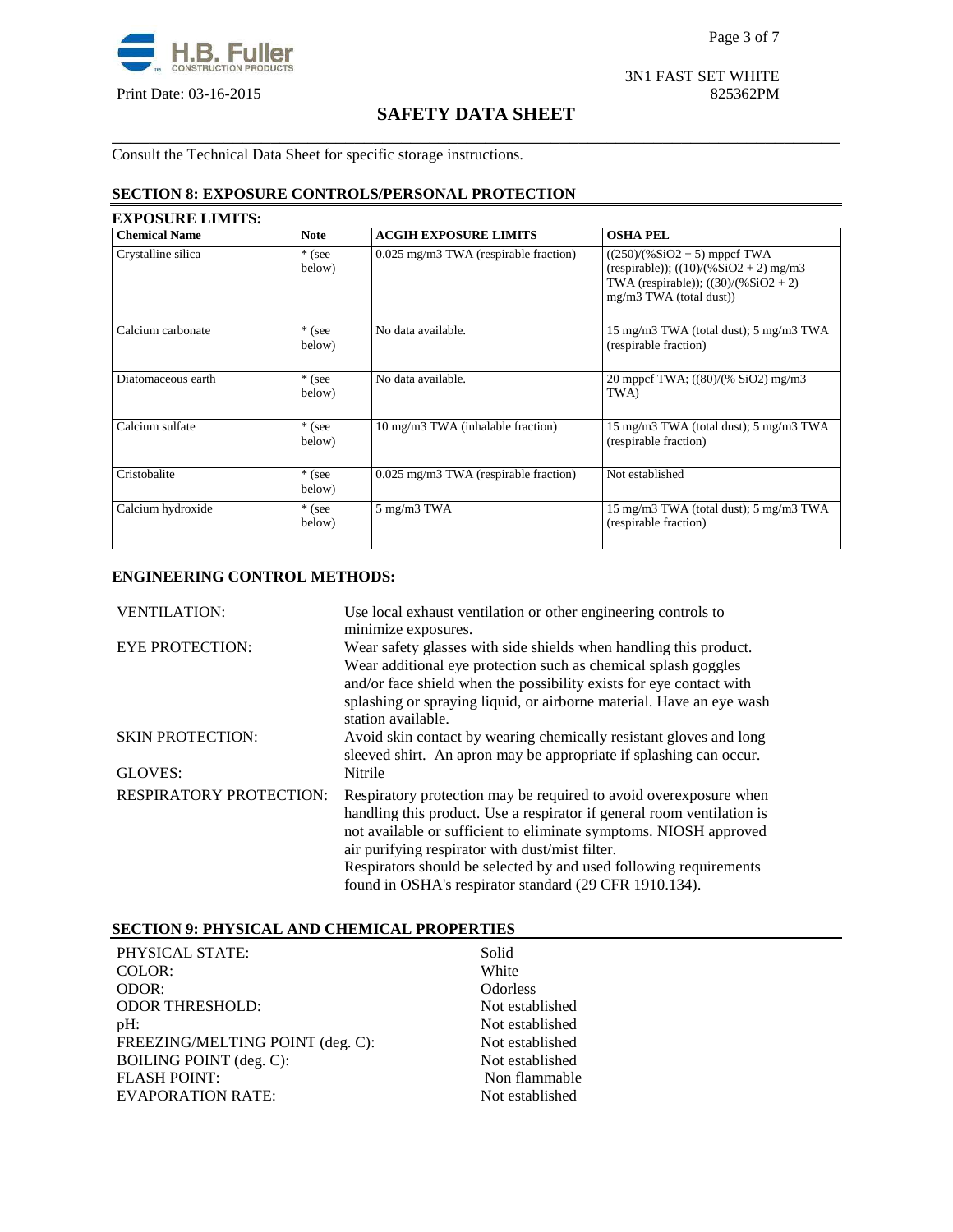

VOC, weight percent

# **SAFETY DATA SHEET**

\_\_\_\_\_\_\_\_\_\_\_\_\_\_\_\_\_\_\_\_\_\_\_\_\_\_\_\_\_\_\_\_\_\_\_\_\_\_\_\_\_\_\_\_\_\_\_\_\_\_\_\_\_\_\_\_\_\_\_\_\_\_\_\_\_\_\_\_\_\_\_\_\_\_\_\_\_\_

FLAMMABILITY: Not a flammable solid or gas UPPER EXPLOSIVE LIMIT (% in air): Not established LOWER EXPLOSIVE LIMIT (% in air): Not established VAPOR PRESSURE (mm Hg): Not established VAPOR DENSITY: Not established WEIGHT PER GALLON (lbs.): 7.50 SPECIFIC GRAVITY: 0.900 SOLUBILITY:<br>
OCTANOL/WATER COEFFICIENT: Not established<br>
Not established<br>
Not established AUTOIGNITION TEMPERATURE: Not established DECOMPOSITION TEMPERATURE: Not established VISCOSITY: No data available. SOLIDS (% by weight): 100.0<br>VOC, weight percent 0.00

#### **SECTION 10: STABILITY AND REACTIVITY**

OCTANOL/WATER COEFFICIENT:

STABILITY: Stable under normal conditions.<br>
CHEMICAL INCOMPATIBILITY: Not established CHEMICAL INCOMPATIBILITY: HAZARDOUS POLYMERIZATION: Will not occur.

HAZARDOUS DECOMPOSITION PRODUCTS: Carbon monoxide, carbon dioxide Sulfur containing gases Silicon dioxide

### **SECTION 11: TOXICOLOGICAL INFORMATION**

| <b>COMPONENT NAME</b> | <b>LD50/LC50</b>              |
|-----------------------|-------------------------------|
| Crystalline silica    | ORAL LD50 RAT 500 MG/KG       |
| Calcium carbonate     | ORAL LD50 RAT 6,450 MG/KG     |
| Calcium sulfate       | ORAL LD50 RAT > 3,000 MG/KG   |
| Fly ash               | ORAL LD50 RAT $> 2,000$ MG/KG |
| Calcium hydroxide     | ORAL LD50 RAT 7,340 MG/KG     |

#### **This product is a mixture. Unless noted, the information below is based on components.**

Skin corrosion / irritation: Can cause moderate skin irritation, defatting, and dermatitis. Not likely to cause permanent damage.

Serious eye damage / irritation :Can cause moderate irritation, tearing and reddening.

Respiratory / skin sensitization: No data available.

Germ cell mutagenicity: No data available.

Carcinogenicity: Contains a material that may cause cancer.

Reproductive toxicity: No data available.

Specific target organ toxicity-single exposure:No data available.

Respiratory irritation / Narcotic effects: May cause respiratory irritation.

Specific target organ toxicity-repeated exposure:Causes damage to organs through prolonged or repeated exposure.

Target organs potentially affected by exposure: Lungs

Aspiration hazard: No data available.

## 3N1 FAST SET WHITE Print Date: 03-16-2015 825362PM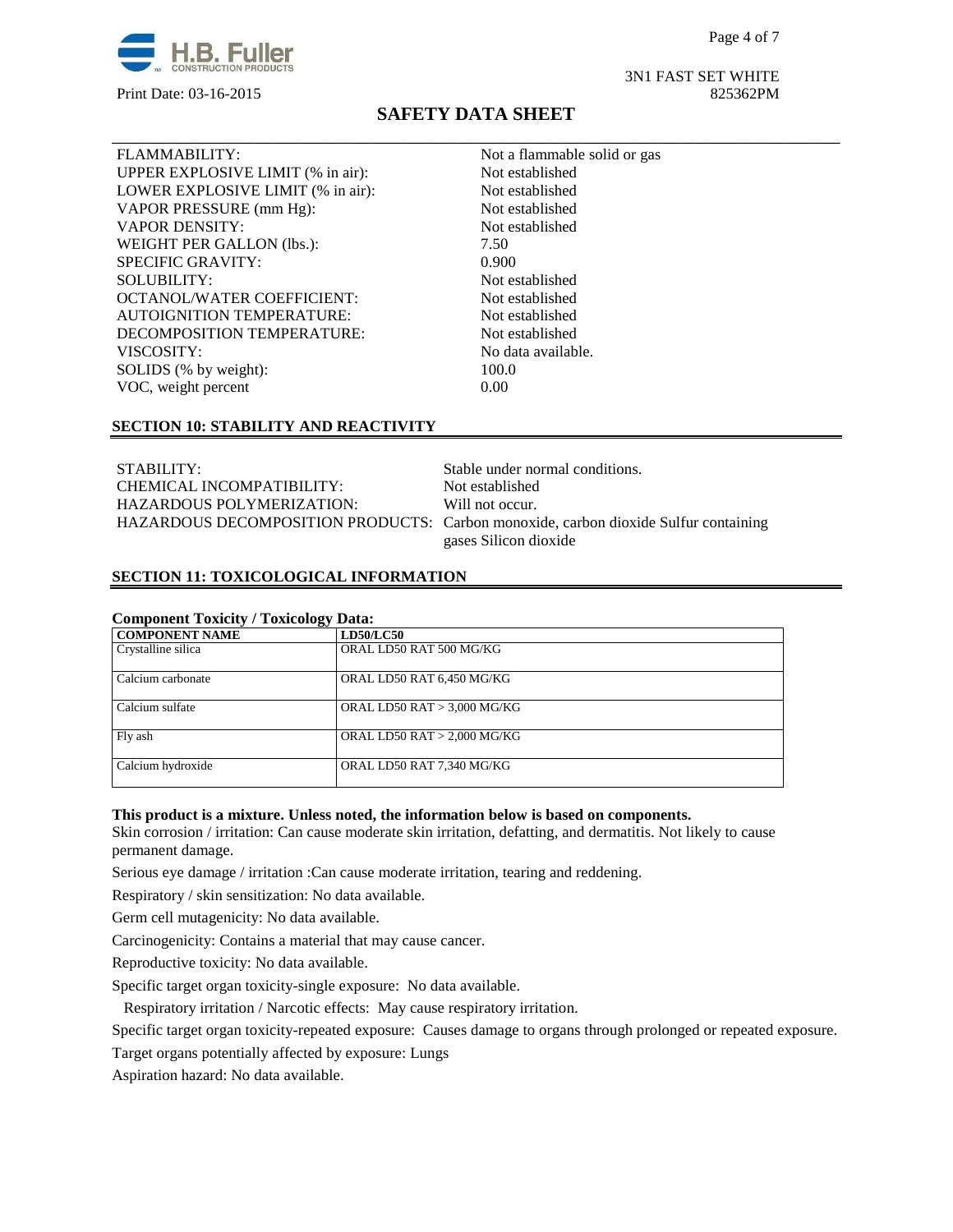

Page 5 of 7

3N1 FAST SET WHITE Print Date: 03-16-2015 825362PM

# **SAFETY DATA SHEET** \_\_\_\_\_\_\_\_\_\_\_\_\_\_\_\_\_\_\_\_\_\_\_\_\_\_\_\_\_\_\_\_\_\_\_\_\_\_\_\_\_\_\_\_\_\_\_\_\_\_\_\_\_\_\_\_\_\_\_\_\_\_\_\_\_\_\_\_\_\_\_\_\_\_\_\_\_\_

Medical Conditions Aggravated by Exposure: Lung disease

## **SECTION 12: ECOLOGICAL INFORMATION**

| OVERVIEW:               | No ecological information available for this product. |
|-------------------------|-------------------------------------------------------|
| <b>MOBILITY:</b>        | No data available.                                    |
| PERSISTENCE:            | No data available.                                    |
| <b>BIOACCUMULATION:</b> | No data available.                                    |

#### **This product has not been tested for ecological effects. Relevant information for components is listed below:**

| Component:      | <b>Ecotoxicity values:</b>                                                              |  |  |
|-----------------|-----------------------------------------------------------------------------------------|--|--|
| Calcium sulfate | <b>Acute Toxicity (Fish):</b> 96 Hr LC50 Lepomis macrochirus: 2980 mg/L [static]; 96 Hr |  |  |
|                 | LC50 Pimephales promelas: $>1970$ mg/L [static]                                         |  |  |
|                 | <b>Acute Toxicity (Daphnia):</b> Not established                                        |  |  |
|                 | <b>Acute Toxicity (Algae): Not established</b>                                          |  |  |

#### **SECTION 13: DISPOSAL CONSIDERATIONS**

To the best of our knowledge, this product does not meet the definition of hazardous waste under the U.S. EPA Hazardous Waste Regulations 40 CFR 261. Dispose of in an approved landfill. Consult your state, local or provincial authorities and your local waste vendor for more restrictive requirements.

# **SECTION 14: TRANSPORT INFORMATION**

Consult Bill of Lading for transportation information.

| US DOT: | <b>NOT REGULATED</b> |
|---------|----------------------|
| IATA:   | <b>NOT REGULATED</b> |

#### **SECTION 15: REGULATORY INFORMATION**

| <b>INVENTORY STATUS</b> |                                                                                                                                                |  |
|-------------------------|------------------------------------------------------------------------------------------------------------------------------------------------|--|
| U.S. EPA TSCA:          | This product is in compliance with the Toxic Substances Control Act's                                                                          |  |
|                         | Inventory requirements.                                                                                                                        |  |
| CANADIAN CEPA DSL:      | The components of this product are included on the DSL or are exempt<br>from DSL requirements.                                                 |  |
| <b>EUROPEAN REACH:</b>  | As a result of the introduction of REACH into Europe, this product<br>cannot be imported into Europe unless the REACH requirements are<br>met. |  |
| <b>AUSTRALIA AICS:</b>  | This product contains a component that is not on the Australian<br>Inventory (AICS).                                                           |  |

If you need more information about the inventory status of this product call 651-236-5858.

This product may contain chemical substances that are regulated for export by various government agencies (such as the Environmental Protection Agency, the Bureau of Industry and Security, or the Drug Enforcement Administration, among others). Before exporting this product from the USA or Canada, we recommend you contact us at reg.request@hbfuller.com to request an export review.

product)

| This product contains a chemical substance that is | D-Glucuronic acid, polymer with 6-deoxy-L-                                                         |  |
|----------------------------------------------------|----------------------------------------------------------------------------------------------------|--|
| subject to a Significant New Use Rule (SNUR)       | mannose and D-glucose, acetate, calcium                                                            |  |
| under Section $5(a)(2)$ of TSCA:                   | magnesium potassium sodium salt                                                                    |  |
|                                                    | 40 CFR 721.2076 (PMN P-00-0007) (SNUR does<br>not apply if this material is used in a cementitious |  |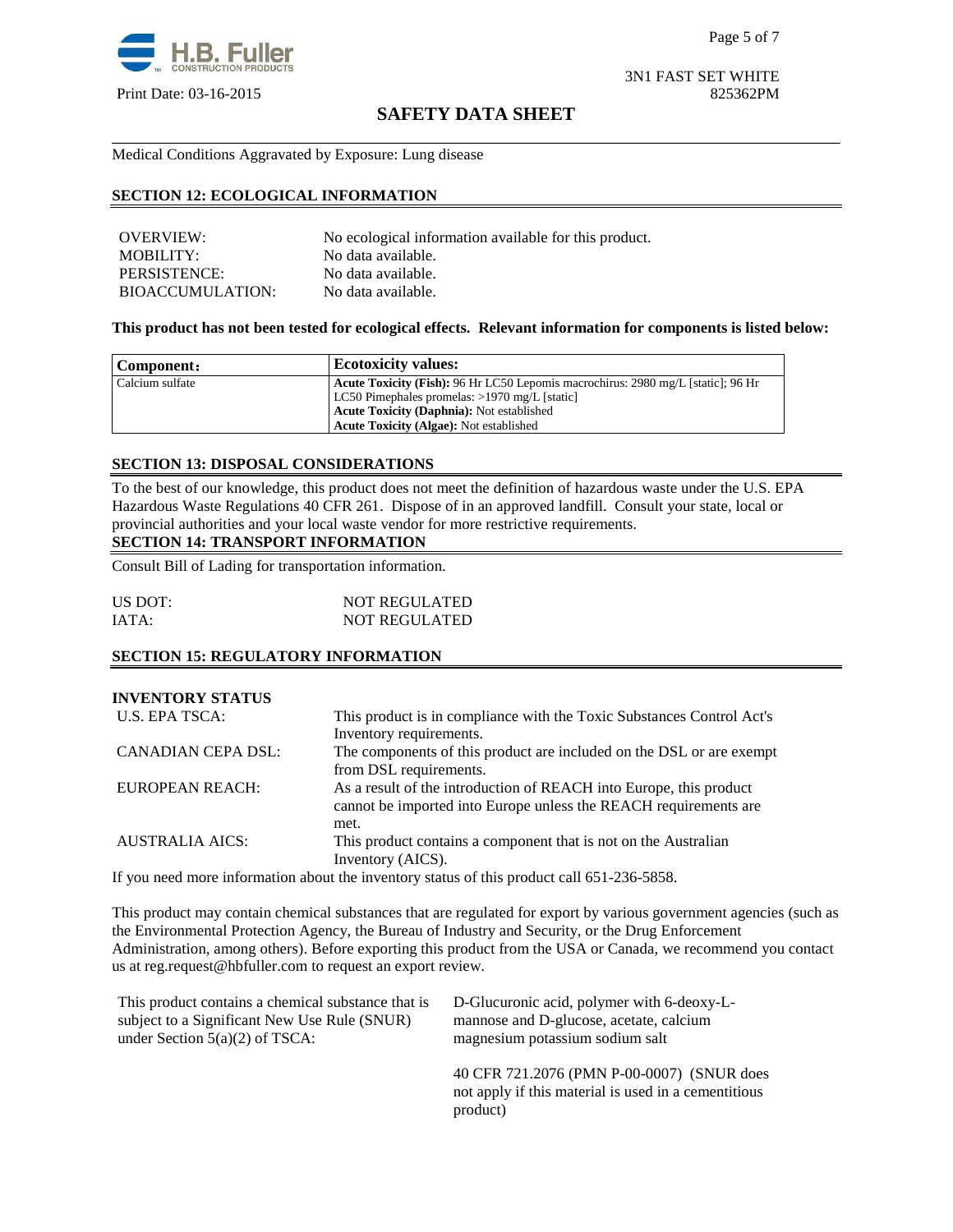

3N1 FAST SET WHITE

## Print Date: 03-16-2015 825362PM

# **SAFETY DATA SHEET** \_\_\_\_\_\_\_\_\_\_\_\_\_\_\_\_\_\_\_\_\_\_\_\_\_\_\_\_\_\_\_\_\_\_\_\_\_\_\_\_\_\_\_\_\_\_\_\_\_\_\_\_\_\_\_\_\_\_\_\_\_\_\_\_\_\_\_\_\_\_\_\_\_\_\_\_\_\_

#### FEDERAL REPORTING

EPA SARA Title III Section 313

Unless listed below, this product does not contain toxic chemical(s) subject to the reporting requirements of section 313 of Title III of the Superfund Amendments and Reauthorization Act of 1986 (SARA) and 40 CFR part 372. EPA has advised that when a percentage range is listed the midpoint may be used to fulfill reporting obligations.<br>
Chemical Name **Chemical Name** CAS#  $\frac{9}{6}$ 

WHMIS STATUS: Unless listed below, this product is not controlled under the Canadian Workplace Hazardous Materials Information System. D2A D2B

# STATE REPORTING

Proposition 65, The Safe Drinking Water and Toxic Enforcement Act of 1986:

Unless listed below, this product does not contain known levels of any chemical known to the State of California to cause cancer or reproductive harm.

| <b>Chemical Name/List</b> |                             | <b>CAS</b>    | Percent        |
|---------------------------|-----------------------------|---------------|----------------|
| Ouartz                    | (Carcinogen)                | 14808-60-7    | $10 - 30$      |
| Titanium dioxide          | (Carcinogen)                | 13463-67-7    | $0.01 - 0.1$   |
| Acetaldehyde              | (Carcinogen)                | $75-07-0$     | $0.001 - 0.01$ |
| Benzene                   | (Carcinogen)                | $71-43-2$     | $0.001 - 0.01$ |
| Nickel                    | (Carcinogen)                |               | $< 10$ ppm     |
| Lithium carbonate         | (Developmental toxin)       | 554-13-2      | $0.01 - 0.1$   |
| Methanol                  | (Developmental toxin)       | $67-56-1$     | $0.001 - 0.01$ |
| Benzene                   | (Developmental toxin)       | $71-43-2$     | $0.001 - 0.01$ |
| Toluene                   | (Developmental toxin)       | 108-88-3      | $0.001 - 0.01$ |
| Benzene, methyl-          | (Female reproductive toxin) | 108-88-3      | $0.001 - 0.01$ |
| Benzene                   | (Male reproductive toxin)   | $71 - 43 - 2$ | $0.001 - 0.01$ |

#### **Substances of Very High Concern (SVHC) Content:**

Unless listed below, this product does not contain SVHC's.

#### **SECTION 16: OTHER INFORMATION**

SDS VERSION DATE: 02-19-2015

This Safety Data Sheet is prepared to comply with the United States Occupational Safety and Health Administration (OSHA) Hazard Communication Standard (29 CFR 1910.1200) and the Canadian Workplace Hazardous Materials Information System (WHMIS).

HMIS RATING: HEALTH -- 2 FLAMMABILITY -- 0 REACTIVITY -- 0 See SECTION 8: EXPOSURE CONTROLS/PERSONAL PROTECTION for personal protective equipment recommendations.

Prepared by: The Global Regulatory Department Phone: 651-236-5842

The information and recommendations set forth herein are believed to be accurate. Because some of the information is derived from information provided to H.B. Fuller Construction Products, Inc. from its suppliers, and because H.B. Fuller Construction Products, Inc. has no control over the conditions of handling and use, H.B. Fuller Construction Products, Inc. makes no warranty, expressed or implied, regarding the accuracy of the data or the results to be obtained from the use thereof. The information is supplied solely for your information and consideration, and H.B. Fuller Construction Products, Inc. assumes no responsibility for use or reliance thereon. It is the responsibility of